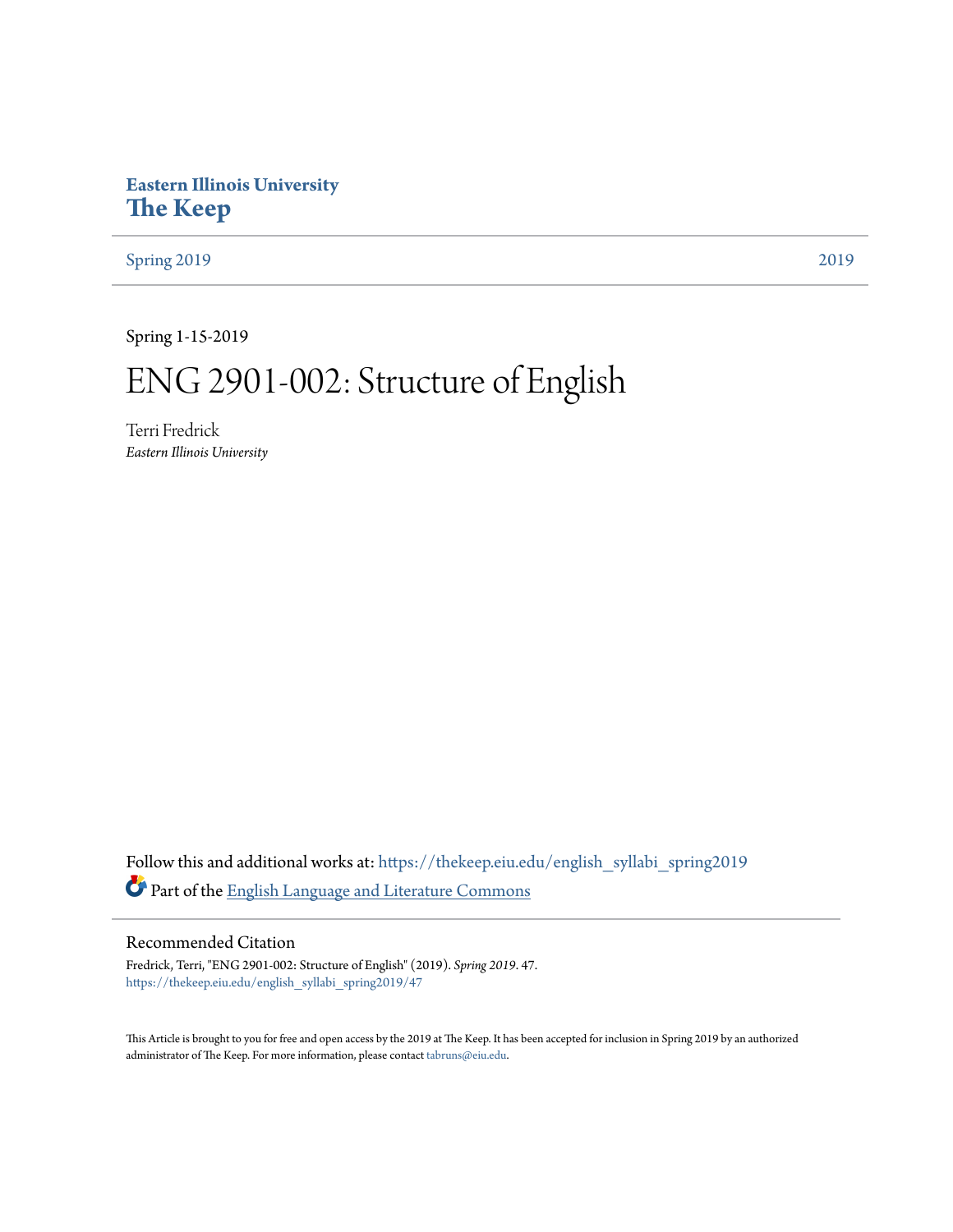# Structure of English

Spring  $2019$  | (3 credits)

# Course Description

This course is an introduction to the grannnar of English. This section of the course is designed to help you learn to describe and analyze the structure of sentences in English and, as such, focuses primarily on syntax—though phonology (pronunciation), morphology (word forms), and semantics (meaning) will also be covered. Because most of the students enrolled in this course plan to become teachers, journalists, or professional writers, we will discuss applications for teaching and implications for prescriptive grammar (the "rules"), but the course itself is more concerned with describing how English works than with teaching rules for writing. Ideally, this course will heighten your understanding of the complexity of the English language and help you develop strategies for communicating clearly and effectively in speech, writing, and teaching.

#### Learning Objectives

This semester, you will learn to:

- diagram phrases and sentences
- employ concepts and technical terms related to grammar and linguistics
- describe and analyze how sentences are constructed in English
- recognize and appreciate varieties of English
- use grarmnatical and linguistic knowledge to make careful choices in your own speech and writing and/or to improve your ability to teach oral or written English

# Required Course Materials

- van Gelderen, An Introduction to the Grammar of English, revised edition (provided by TRS)
- Rickerson and Hilton (eds.), The 5-Minute Linguist, 2nd edition (provided by TRS)
- Individual articles as assigned (available as PDFs on D2L)

# Course Requirements

Reading homework: This class will operate in a modified flipped format. Rather than learning course material through in-class lectures and then working problems at home, you will be asked to study the course concepts at home and then work problems in class as a group. To facilitate out-of-class learning of the concepts, you will answer questions about the reading assignments. In many cases, you will read an assigned reading twice, answering a different set of questions each time. The reading questions will be corrected, but your grade will be based not on correctness but on thoughtful completion of all the questions.

Exams. You will take four exams over the course of the semester. Each exam will be cumulative. Provided you have met the requirements, there will be an option to retake the first three exams.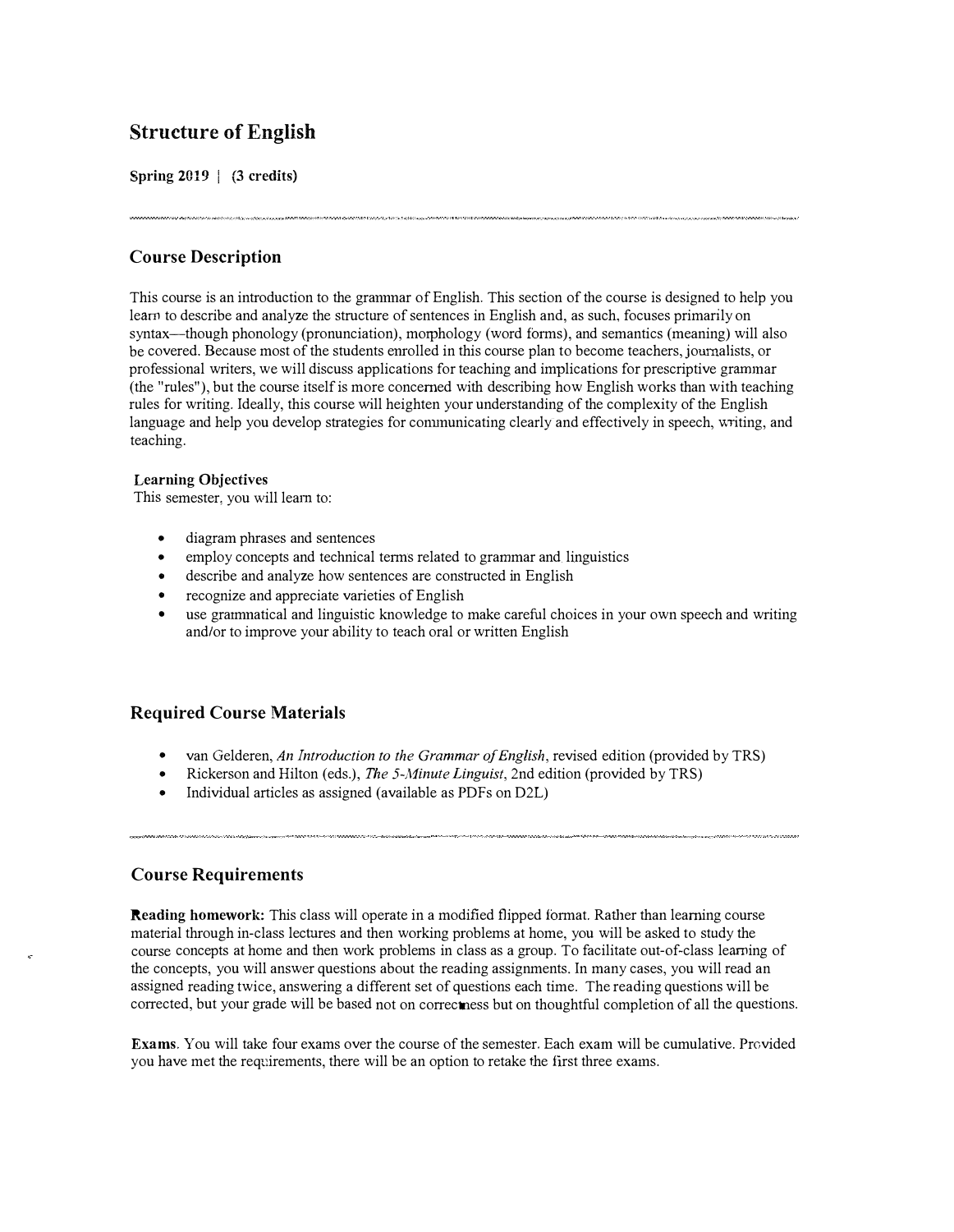Textual analysis paper: You will choose two texts and analyze their linguistic patterns and draw conclusions based on that analysis. Your analysis and conclusions will be presented in a paper.

Idiolect essay: An "idiolect" is the variety of language used by an individual. After learning about different varieties of English, you will write an essay about your own idiolect and what influences have shaped your own speaking and writing of English.

#### Assessment

The grade breakdown for assignments is below. Note: I reserve the right to make additions and alterations to this assessment breakdown should the need arise. Students will be informed in class and in writing prior to any changes being made.

| <b>Assignment</b>          | % grade |
|----------------------------|---------|
| Homework and participation | 30      |
| Exam 1                     | 10      |
| Exam 2                     | 10      |
| Exam 3                     | 10      |
| Final exam                 | 15      |
| Analysis paper             | 15      |
| Idiolect essay             | 10      |

The grading scale for this course is as follows:

| $90 - 100$       | A |
|------------------|---|
| $80 - 89.9$      | B |
| $70 - 799$       | C |
| $60 - 69.9$      | D |
| 59.9 and below F |   |

At the end of the semester, if a student's grade is within 0.9% of the next highest letter grade, I will use the following to determine whether the grade will be rounded up:

- Student missed no more than four class periods. Student had no more than one instance of significant tardiness or early departure.
- Student met all homework and assignment deadlines. All work was complete at the time of submission.
- Student took regular, timely advantage of optional opportunities for practice (e.g., optional selfassessrnents and quizzes posted to D2L, office hour sessions with Dr F)
- Student received positive feedback from peers regarding the *process* of collaboration during the team project

ger.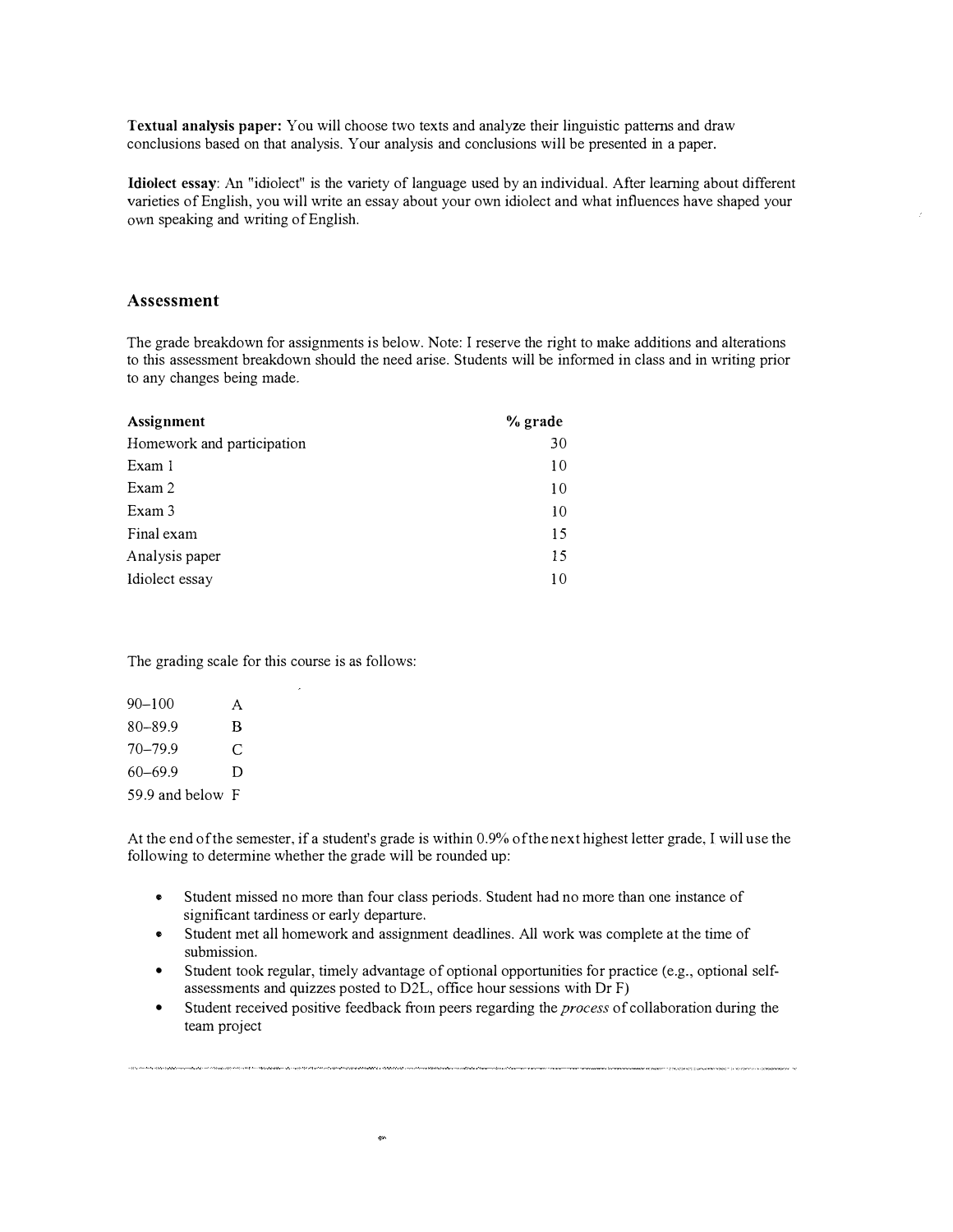## Attendance

According to the Secretary's Commission on Achieving Necessary Skills published by the Department of Labor, the number one reason employers cite for firing employees in their first post-collegiate jobs is absence and tardiness. Your classes, therefore, offer you an excellent opportunity to practice the professional skill of prompt attendance.

- You may use up to four days of vacation and sick time as needed. Each additional absence will reduce your semester grade by  $2\%$ .
- If you must miss a class, you are still responsible for completing reading homework questions, meeting project deadlines, and completing in-class work. Submit assignments via D2L, as appropriate.
- Exams must be taken on or prior to the scheduled date for the exam; if you know you will be absent on the date of an exam, it is your responsibility to arrange an alternate, earlier time to take the exam.
- In-class worksheets, handouts, and assignment sheets will be posted on D2L. Consult with a classmate for notes you may have missed. If there is any material from the handouts or notes that you do not understand, please come to my office hours to ask questions. (Pro tip: "Can you tell me what I missed in class?" is not a good question.)

# Deadlines

Due dates for homework and assignments are available in the course modules on D2L.

Reading homework questions must be completed on D2L prior to the beginning of class time on the date listed. In most cases, the computer is set to remove access to the homework questions at the start of class time. (NOTE: D2L calls the reading homework "quizzes.")

Other assignments will have specific deadlines that will be listed on the assignment sheet and/or in the module. Late papers or projects will be docked 5% for each day they are late.

# Expected Conduct

In addition to the policies pertaining to attendance and deadlines, pay attention to the following course policies:

- Class correspondence (e.g., emails, discussion posts, text messages) should be written professionally. At some point in the semester, I may offer you feedback on the style, content, and organization of your emails, texts, etc.
- Keep copies of all work you produce for this class, including handwritten work, as they may be useful in preparation for exams and the final project. Do not store assignments only on a single flash drive. If I have given you a hand-written evaluation on an assignment or activity, save that evaluation until you have received your fina! grade in the course.
- Class time is for doing work related to the course. Limit your use of email, the internet, cell phones, etc. to course-related work during class time.
- All major assignments listed on this course policy sheet must be completed in order to pass the course.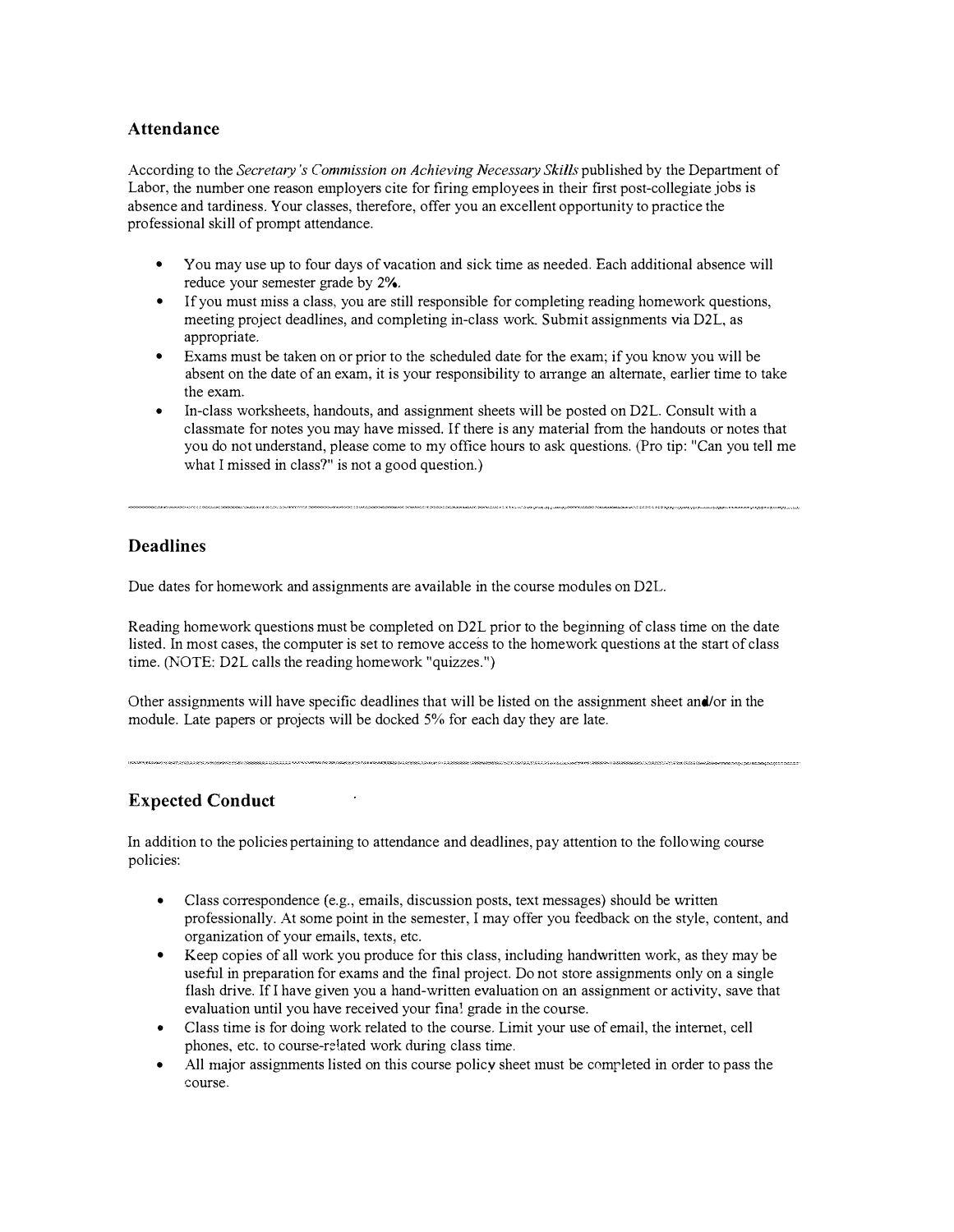• Scholarly integrity and ethics--students are expected to maintain principles of academic integrity and conduct as defined in EIU's Code of Conduct. Violations will be reported to the Office of Student Standards. If you are in doubt of the appropriate way to identify your source, check with me before turning in the assignment. If you have any questions regarding appropriate handling of sources, collaboration, or past work, talk with me before turning in an assignment.

If circumstances arise that may impact yom ability to maintain our course policies, address the situation as you would in the workplace--professionally, courteously, and in advance.

# Contact Information

You may reach me in one of the following ways:

1. Come to my office hours in  $\mathbb R$ . A face-to-face meeting is best for addressing complex questions or concerns; you should also schedule a face-to-face meeting if you would like me to review a draft before subinission. Office hours at the following times:



- 2. Email me through D2L at 1 If you need to send me a large attachment or a link in Google Drive, send it to  $\cdot$  I fixed to enails within 24 hours Mondays through Fridays. If it has been more than 24 weekday hours since you emailed me, feel free to contact me again.
- 3. If you have a question or concern that is time sensitive, you may **call or text** me at during the following times: Monday-Thursday 8:45 am-9 pm; Friday 8:45 am-3 pm; - Sunday 5 pm-9 pm. If you text me, please identify yourself by name and course. (The course is especially important for those of you who have multiple courses with me this semester.)

# Writing Intensive Course

Any individual written text-based assignment of750 words or more may be submitted from this class to the Electronic Writing Portfolio (EWP). Depending on the format you choose for your final project, you may be able to submit this assignment to the EWP. The deadline for submitting a project from this class to EWP is Wednesday, April 24.

# Information for Students with Disabilities

If you are a student with a documented disability in need of accommodations to fully participate in this class, please contact the Office of Student Disability Services (OSDS). All accommodations must be approved through OSDS. Please stop by Ninth Street Hall, Room 206, or call (217) 581-6583 to make an appointment. After you ineet with OSDS, come meet with me, and we'll put together a plan to inaximize your success in the course.